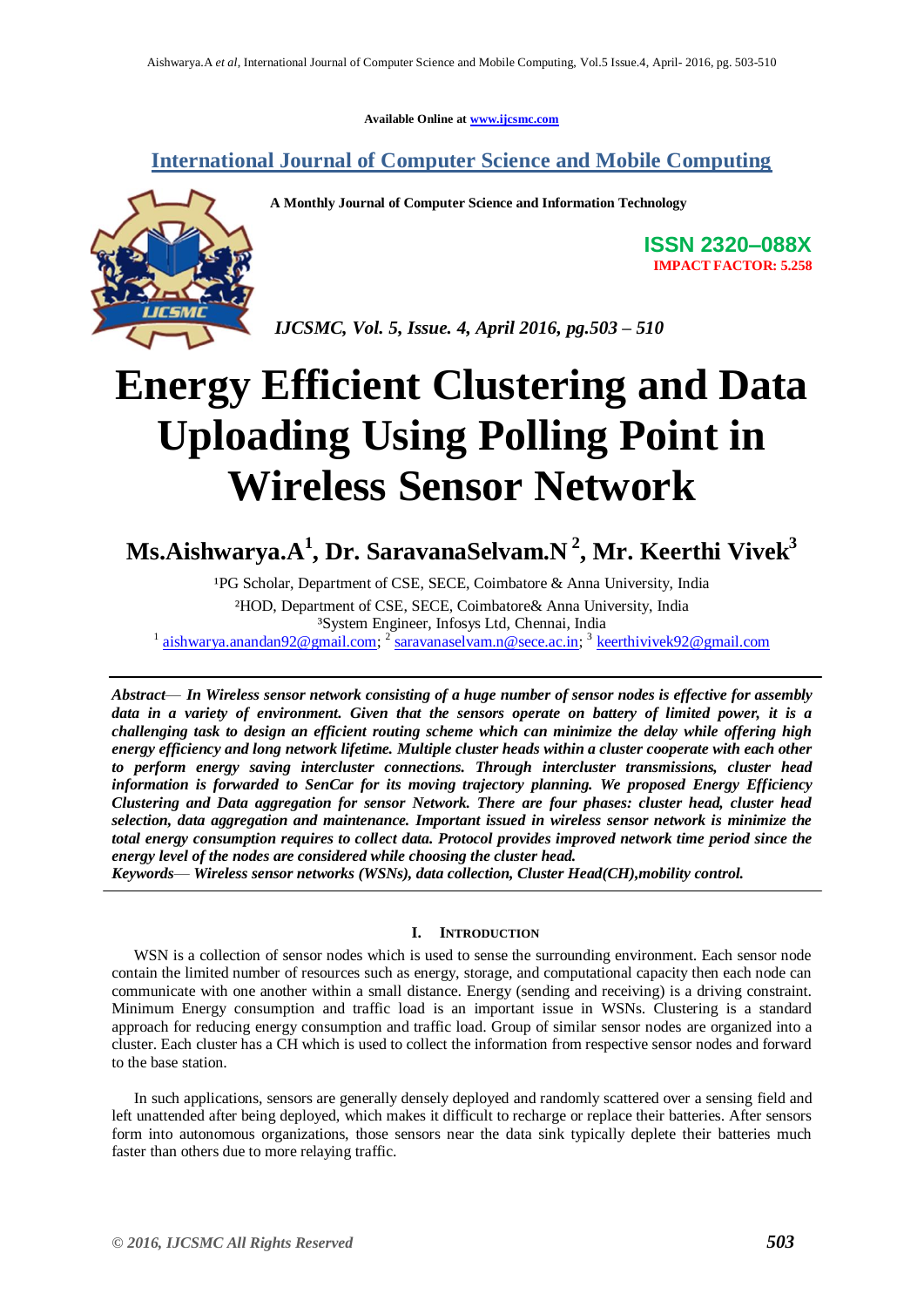When sensors around the data sink deplete their energy, network connectivity and coverage may not be guaranteed. Due to these constraints, it is crucial to design an energy-efficient data collection scheme that consumes energy uniformly across the sensing field to achieve long network lifetime. The sensors into clusters and allows cluster heads to take the responsibility for forwarding data to the data sink. The main objectives of clustering hierarchy is to efficiently maintain the energy consumption of sensor nodes by involving them in adhoc communication within a particular cluster and by performing data aggregation and fusion in order to decrease the number of transmitted message to the base station. Cluster formation is typically based on the reserve of sensors and sensors' proximity to the cluster head.

Hierarchical routing protocols are critical for the wireless sensor networks (WSN) to maximize its lifetime, but the existing protocols are prone to lead nodes in clusters to die early due to ignoring the state of neighbours in the cluster head decision. The lifetime of sensor can be increased by optimized the applications, operating systems, and communication protocols. In clustering, the network is randomly divided into several clusters, where each cluster is managed by a cluster head (CH).

#### **II. RELATED WORK**

Clustering algorithm for sensor networks, known as Low-Energy Adaptive Clustering Hierarchy (LEACH). LEACH is a cluster-based protocol that applies randomized rotation of the cluster heads to distribute the energy load evenly among the sensor nodes in the network. The operation of LEACH is organized in rounds, each consisting of a set-up phase and a steady-state phase. During the set-up phase, the network is separated into clusters, each with a randomly selected cluster head from nodes in a cluster. During the steady-state phase, the cluster heads gather data from nodes within their clusters respectively. In LEACH, the nodes organize themselves into local clusters, with one node acting as the cluster head. All non-cluster head nodes transmit their data to the cluster head, while the cluster head node receives data from all the cluster members, performs signal processing functions on the data (e.g., data aggregation), and transmits data to the remote BS. Therefore, being a cluster head node is much more energy intensive than being a non cluster head node**.** 

The operation of Energy Efficiency based Clustering and Data Aggregation is divided into round and every round consists set-up phase and Steady state phase. The network is divided into rectangular region and it's called swim lanes, then each swim lane partitioned into smaller region is called grids. The grids further away from BS are bigger and have more nodes participated in Cluster Heads. Swim lane is partitioned into several rectangular grids along Y- axis. Grid of each swim lane is assigned a level of bottom grid is 1. Both numbers of grids and length of each grid in a swim lane are related with the distance from the swim lane to BS. For different swim lanes, the further swim lane is away from BS. For same swim lane, the grid further away from BS has longer length.



Fig.1 Node creation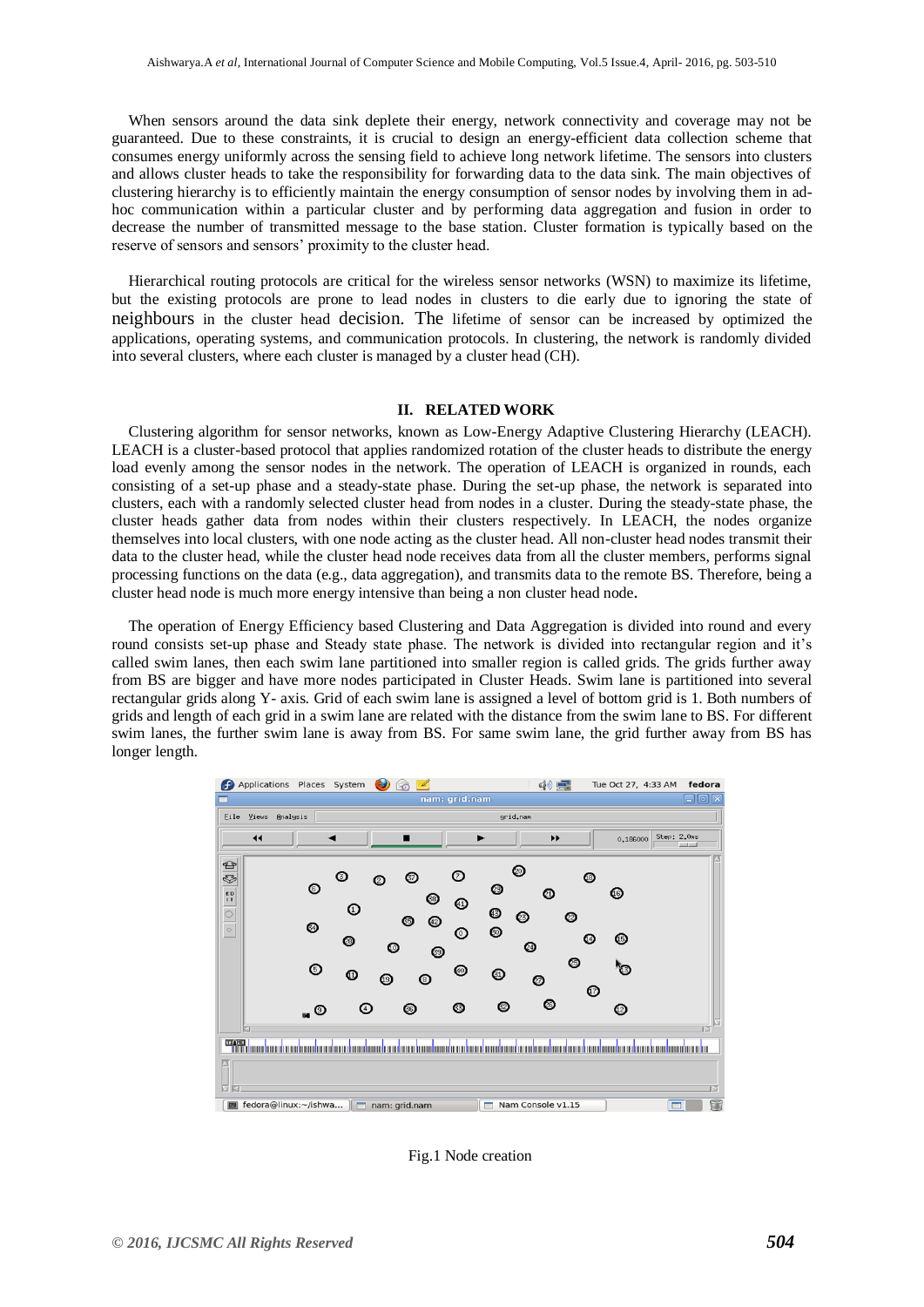#### **Cluster Formation Algorithm**

Once the nodes have elected themselves to be cluster heads the cluster head nodes must let all the other nodes in the network know that they have chosen this role for the current round.

The actuator starts from the sink, travels through the entire network and collects the data from nearby sensor nodes while in motion, before inveterate to forward its collected data to the sink. In ultimate circumstances, the actuator's moving distance is not limited. It is able to visit all of the sensor nodes in the network inorder, communicating with the sensor nodes by single-hop relay, thus minimizing energy consumption during communication. However, in practical applications, strict restrictions are placed on the data gathering delay. Thus, the key issue of using actuators in wireless sensor networks is planning reasonable paths for the actuator and optimizing the data exchange mechanisms with the sensor nodes.

to maximize the network lifetime of a wireless sensor network. The data gathering tree problem turns out to be NP-complete and hard to solve exactly. A polynomial time algorithm, which is provably close to optimal to extend our solution to the construction of a data gathering forest. This results in a better approximation ratio for extending the network lifetime and in decreasing the load on the central base station. Simulations show that both our schemes successfully balance the load and significantly extend the network lifetime. Further, our schemes have a low computational burden, which is important for on-line implementation.



Fig.2 Cluster Formation

To do this, each cluster head node broadcasts an advertisement message (ADV) using a no persistent carriersense multiple access (CSMA) MAC protocol [12]. This message is a small message containing the node's ID and a header that distinguishes this message as an announcement message. Each non-cluster head node determines its cluster for this round by choosing the cluster head that requires the minimum communication energy, based on the received signal strength of the advertisement from each cluster head. Assuming symmetric propagation channels for pure signal strength, the cluster head advertisement heard with the largest signal strength is the cluster head that requires the minimum amount of transmit energy to communicate with. Note that typically this will be the cluster head closest to the sensor, unless there is an obstacle impeding communication. In the case of ties, a random cluster head is chosen.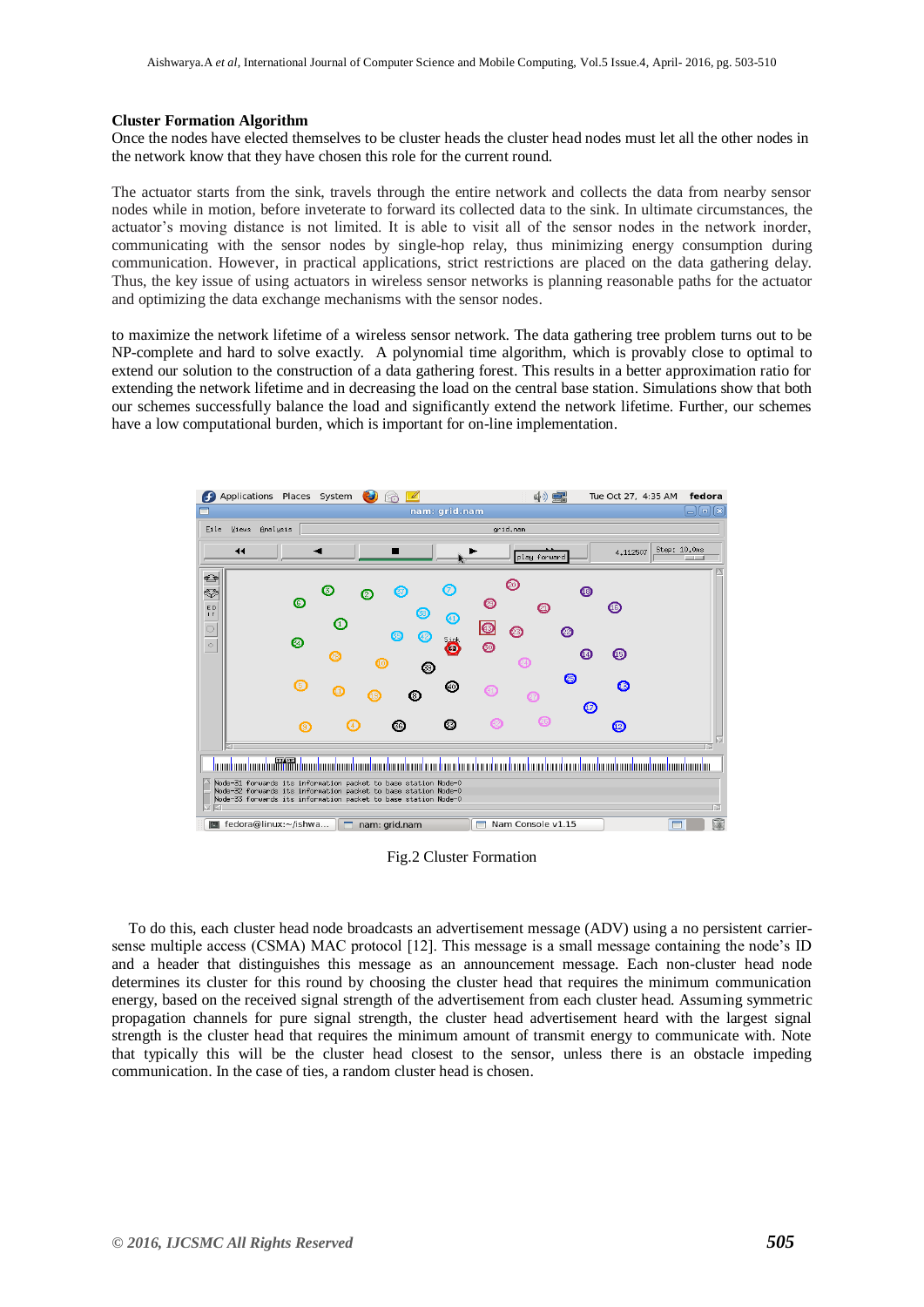

Fig.3 Cluster Head Selection

#### **III. MOBILE DATA COLLECTION**

Compared with data collection via a static sink, introducing mobility for data collection enjoys the benefits of balancing energy consumptions in the network and connecting disconnected regions. Investigated mobility under random walk where the mobile collector picks up data from nearby sensors, buffers and finally offloads data to the wired access point. However, random trajectory cannot guarantee latency bounds which is required in many applications. proposed to control data mules to traverse the sensing field along parallel straight lines and collect data from nearby sensors with multichip transmissions. This scheme works well in a uniformly distributed sensor network.

They alternatively proposed a single-hop data gathering scheme to pursue the perfect uniformity of energy con-assumption among sensors where a mobile collector called SenCar is optimized to stop at some locations to gather data from sensors in the proximity via single hop transmission. Data generated from the sources in the region are often redundant and highly correlated. Accordingly, gathering and aggregating data from the region in the sensor networks is important and necessary to save the energy and wireless resources of sensor nodes. the concept of a local sink to address this issue in geographic routing. The local sink is a sensor node in the region, in which the sensor node is temporarily selected by a global sink for gathering and aggregating data from sources in the region and delivering the aggregated data to the global sink. a Single Local Sink Model for determining optimal location of single local sink. Because the buffer size of a local sink is limited and the deadline of data is constrained, single local sink is capable of carrying out many sources in a large scale local and adjacent region. the Single Local Sink Model to a Multiple Local Sinks Model. a data gathering mechanism that gathers data in the region through the local sink and delivers the aggregated data to the global sink to avoid individual data dissemination of source nodes in a local and adjacent region The Local Sink, which locally gathers data of source nodes in the region and disseminates the aggregated data to a Global Sink.

Single Local Sink Model to determine an optimal location of a local sink which can minimize the total energy cost of data gathering and aggregated data dissemination, and extended it to a Multiple Local Sinks Model to provide the scalability in terms of the buffer size of the local sink and the deadline constraint of data. The routing mechanism which gathers data in the region and disseminates the aggregated data to the global sink through local sinks. Superiority of the proposed data mechanism than Directed Diffusion, LEACH, and Data Funnelling in terms of the energy consumption, the data delivery ratio, and the deadline miss ratio through the simulation results.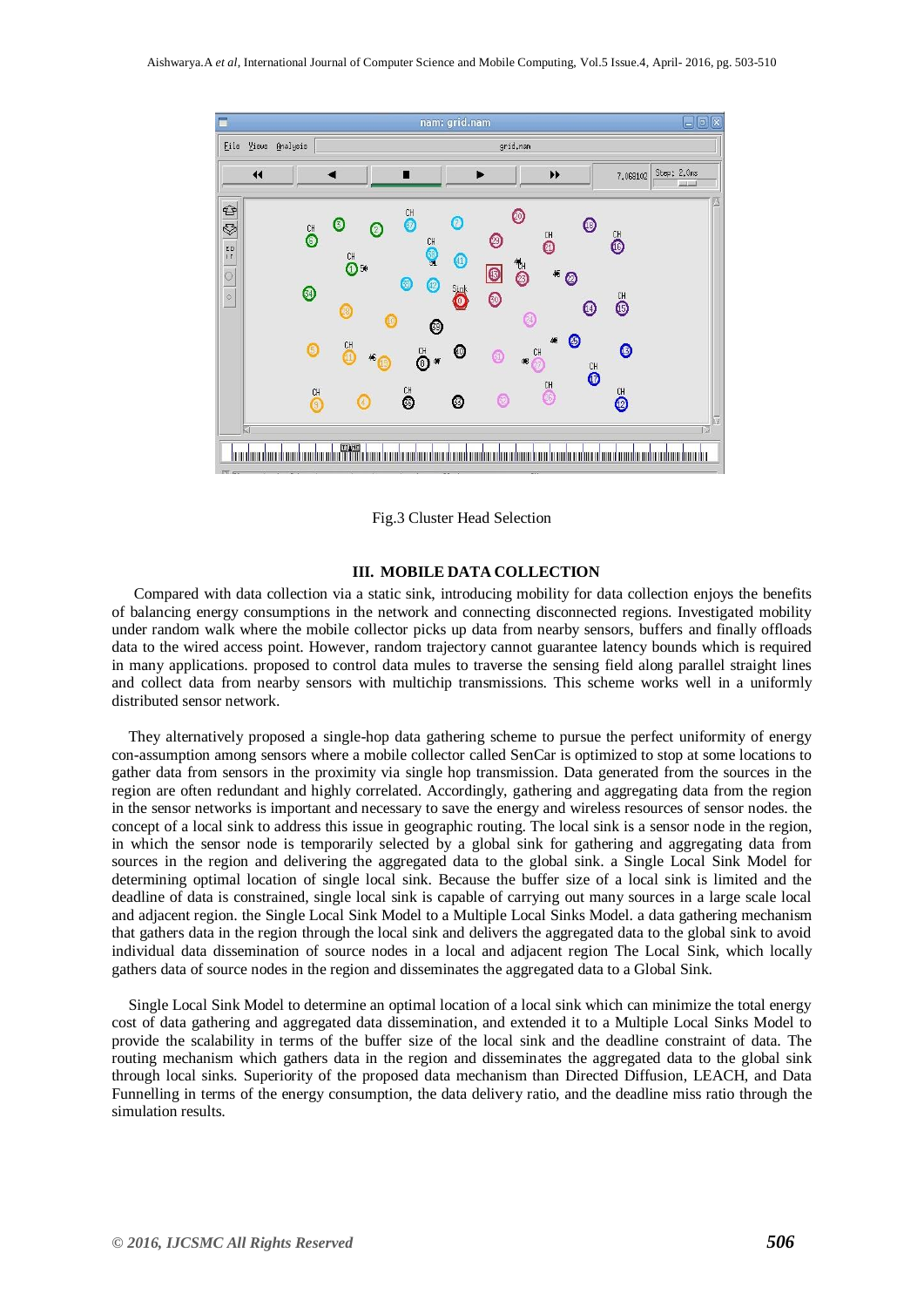

The work was further extended in to optimize the data gathering tour by exploring the trade off between the shortest moving tour of SenCar and the full utilization of concurrent data uploading among sensors. Furthermore, proposed an algorithm to study the scheduling of mobile elements such that there is no data loss due to buffer overflow. Although these works consider utilizing mobile collectors, latency may be increased due to data transmission and mobile collector's travelling time.

#### *3.1 INTER-CLUSTER COMMUNICATIONS*

 Next, we discuss how cluster heads in a CHG collaborate for energy efficient inter-cluster communication. We treat cluster heads in a CHG as multiple antennas both in the transmitting and receiving sides such that an equivalent MIMO system can be constructed. The self-driven cluster head in a CHG can either coordinate the local information sharing at the transmitting side or act as the destination for the cooperative reception at the receiving side. Each collaborative cluster head as the transmitter encodes the trans-mission sequence according to a specified space-time block code (STBC) to achieve spatial diversity.

 Compared to the single-input single-output system, it has been shown in that a MIMO system with spatial diversity leads to higher reliability given the same power budget. An alternative view is that for the same receive sensitivity, MIMO systems require less transmission energy than SISO systems for the same transmission distance. Therefore, given two connected clusters, compared with the single-head structure, in which the intercluster transmission is equivalent to a SISO system, the multi-head structure can save energy for inter-cluster communication received information. When a sensor node becomes a cluster head, other sensor nodes in that cluster forwards their data to the cluster head. Cluster heads aggregate data and send them to the base station. If the cluster head is far from the base station, it requires more energy to transmit data. Therefore, it is important to try to select a sensor node as cluster head with minimum possible distance to the base station. It is desirable that the sensor nodes closer to the base station become cluster head while the other ones remains as ordinary sensor nodes. In other words, smaller number of sensor nodes wants to become cluster head. In this model, cluster heads transmit data to the base station directly without getting help from other sensor nodes.

#### *3.2 IMPACT OF MAXIMUM NUMBER OF CLUSTER HEADS IN EACH CLUSTER*

 In this section, we evaluate the impact of the maximum number of cluster heads in each cluster, M, on energy consumptions, latency and number of clusters. We plot the performance of mobile MIMO with different M when l varies from 50 to 400 m and n  $\frac{1}{4}$  200. We fix the interval distance t between a polling point and its adjacent neighbors in horizontal and vertical directions at about 20 m, which means that  $n<sub>p</sub>$  varies from 16 to 441 with different settings of l.

That the average energy consumption declines as l increases in all cases. This is because that more clusters would be formed when sensors become sparsely distributed as indicated It is also noticed that a larger M leads to less energy consumptions. For example, when  $1\frac{1}{4}$  200 m, energy consumption with M  $\frac{1}{4}$  4 is 35 per-cent less than the case of M  $\frac{1}{4}$  2. This result is intuitive since cluster heads perform more transmissions than other nodes.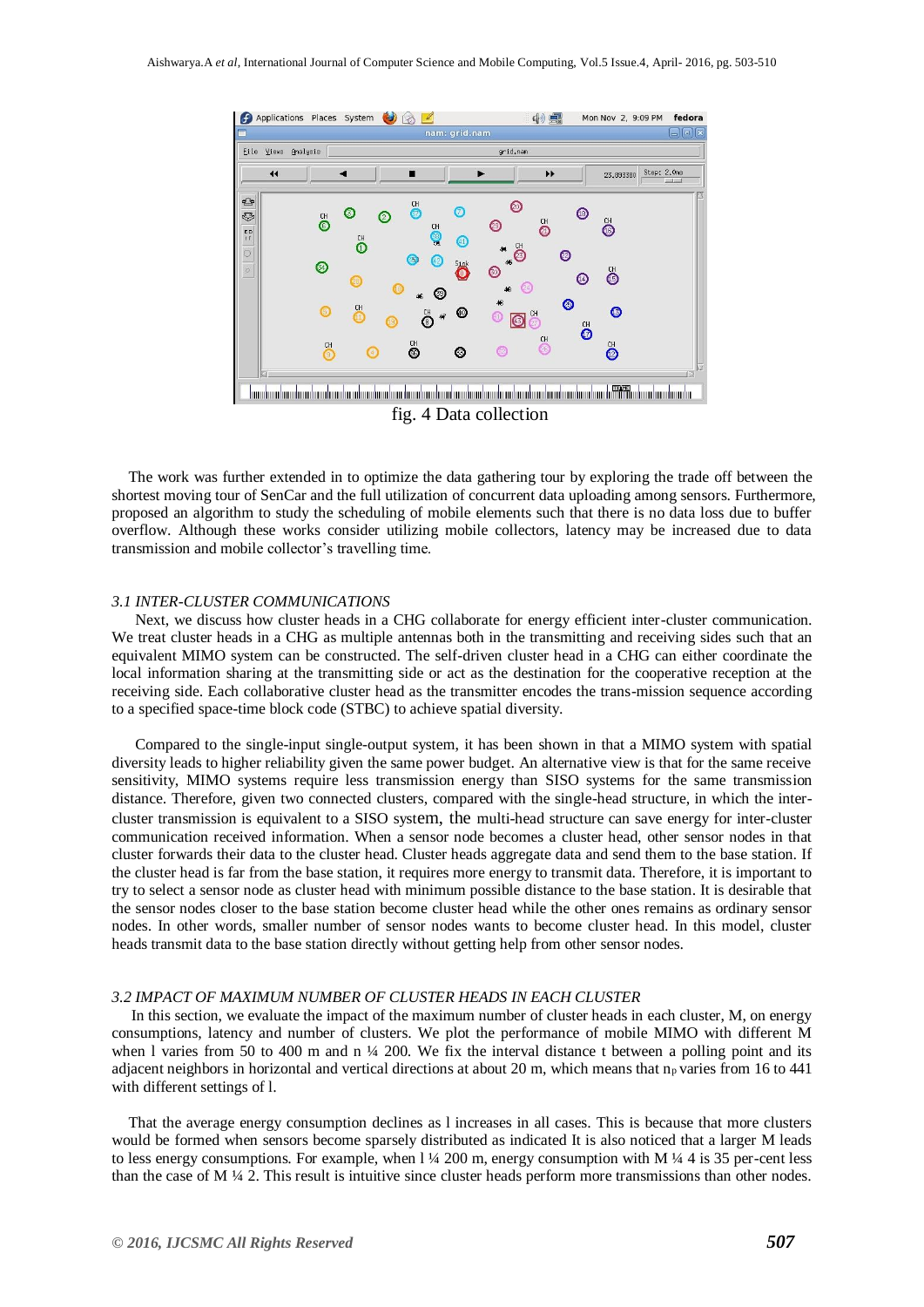When M increases, there are more cluster heads in a cluster to share the workload. Fig. 8b shows the maximum energy consumption in the network. Since more cluster heads can directly upload their data to SenCar without any relay, the case with a larger M results in a slightly less energy consumptions. For example, when  $1\frac{1}{4}$  300 m, maximum energy consumption with M  $\frac{1}{4}$  6 is 15 percent less than the case with M  $\frac{1}{4}$  2.

It is demonstrated that a larger M also leads to longer data latency. The reason is that more selected polling points need to be visited, which leads to a longer moving trajectory. For instance, when 1 1/4 400 m, the data latency in the case of M ¼ 6 and M ¼ 4 is 14 and 7 percent longer than the case of M ¼ 2, respectively. Fig. 8d shows the number of clusters formed with different M.

#### *3.3 COMPARISON OF ENERGY CONSUMPTIONS AND LATENCY*

 First, we compare the average energy consumption for each sensor and the maximum energy consumption in the net-work. We set  $1\frac{1}{4}$  250 m, n<sub>p</sub>  $\frac{1}{4}$  400, and M  $\frac{1}{4}$  2 (at most two cluster heads for each cluster) and vary n from 50 to 500. Note that when  $n \frac{1}{4}$  50, network connectivity cannot be guaranteed all the time for multihop transmission with a static sink. The results here are only the average of the connected networks in the experiments. However, the mobile schemes can work well not only in connected networks but also in disconnected networks, since the mobile collector acts as virtual links to connect the separated sub networks.

We can see that our mobile MIMO scheme<sup>[8]</sup> results in the least energy consumption on sensor nodes, whereas the methods that transmit messages through multihop relay to the static data sink result in at least twice more energy on each node. Further presents the maximum energy consumption in the network. The network lifetime usually lasts until the first node depletes its energy.

It is intuitive that schemes with lower maximum energy consumption would have longer network lifetime. It shows that mobile MIMO has the least maximum energy consumptions and curves for the schemes that utilize multihop relaying to the static data sink (Relay Routing, Collection Tree and Clustered SISO/MIMO) climb much faster and higher than mobile MIMO scheme. When we increase the size of the network, network lifetime of these schemes would deteriorate because more relayed traffic needs to traverse the congested region near the data sink.

 Here, we define data latency as the time duration for the data sink to gather all the sensing data in the field. For mobile schemes, data latency is equivalent to the time duration of a data col-lection tour which comprises of the moving time and data transmission time. The lower latency is achieved with clustered SISO/MIMO compared to Relay Routing or Collection Tree methods. This is because that nodes are organized into clusters and routing burden is decomposed into smaller tasks by different clusters. Relay routing has the highest latency because choosing node with the highest energy as the next hop may not lead to the shortest path. On the other hand, mobile SISO/MIMO has a little higher latency than clustered SISO/MIMO and Collection Tree methods due to SenCar's moving time.

However, note that when  $n > 300$ , the latency of the Collection Tree method exceeds mobile SISO/MIMO and the slopes for multi-hop relaying to the static sink are much steeper than mobile SISO/MIMO. This is because that though mobility incurs extra moving time, single-hop transmissions for both data aggregation and uploading save time in routing significantly, whereas multi-hop traffic relay to the static sink may not scale well when the number of nodes increases. Finally, the advantage of mobile MIMO comparing to mobile SISO is observed by saving 20 percent time in total.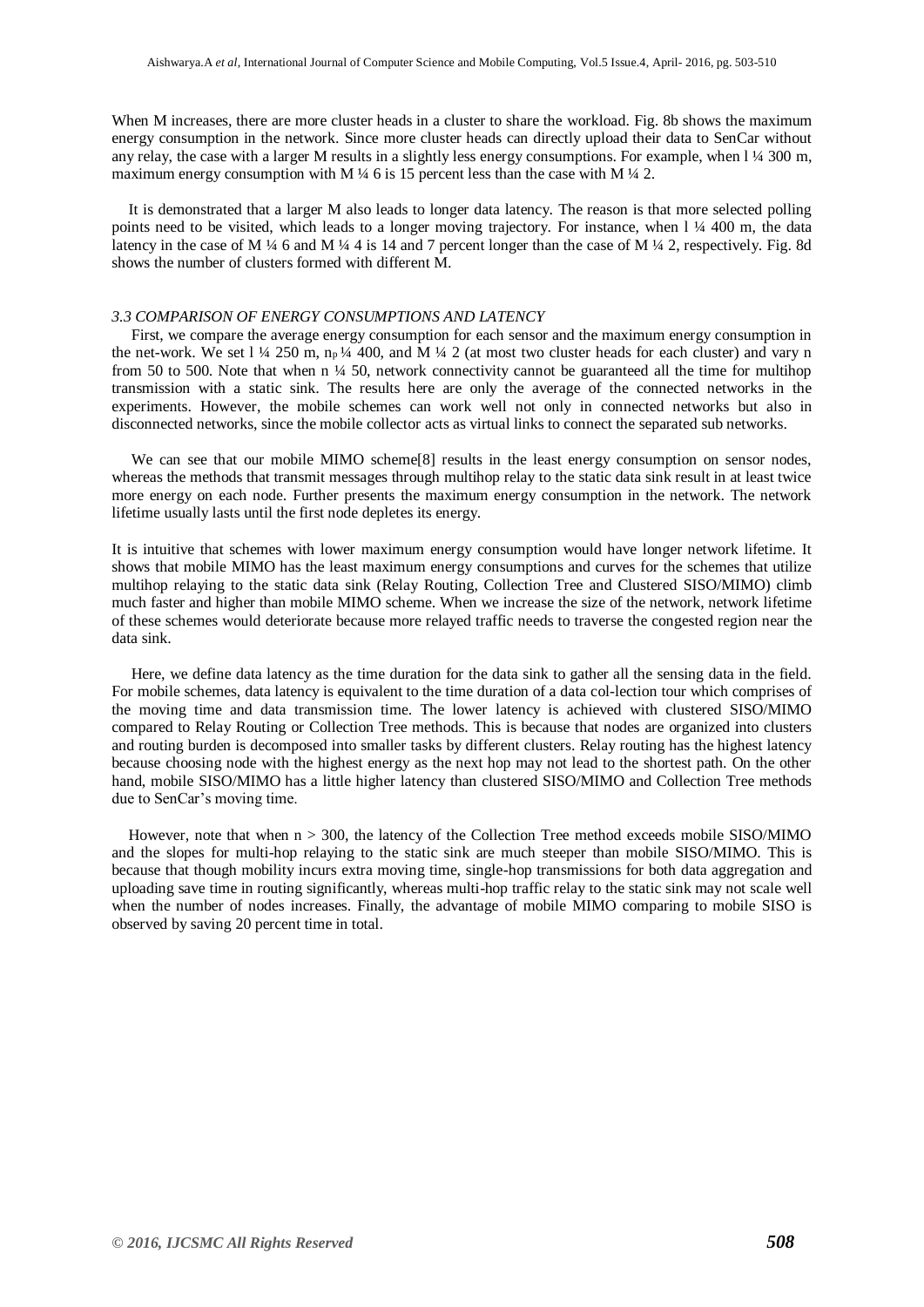

Fig.5 Energy Consumption

The cluster head is selected using the High Energy First clustering method which selects the node with highest energy as the cluster head. This increases the network lifetime. Initially the source and the destination nodes for data transmission are chosen and are set for the data transmission. The other nodes are held at the sleep mode which avoids the unwanted energy wastage.

#### **IV. CONCLUSION**

In this paper, we have studied the problem of energy efficiency data transmission in wireless sensor network and cluster based data aggregation methods. Four phases are consisting in the data aggregation method. Energy Efficiency based Clustering and Data Aggregation is divided network into a grid with unequal size, the grid further away from BS has bigger size and more nodes. Supporting this framework, a protocol victimization harmony search algorithmic rule (HSA), a music primarily based meta heuristic improvement methodology, is meant and enforced in real time for the WSNs. It is expected to attenuate the intra cluster distances between the cluster members and their cluster heads (CHs) and to optimize the energy distribution of the WSN and to match the performance of each existing and planned protocols.

#### **V. ACKNOWLEDGEMENT**

I am thankful to Dr.N.SaravanaSelvam Head Of The Department for his guidance, support and supervision. And also for providing the information and ready to help any time in completion of this paper.

#### **REFERENCES**

[1] E. Lee, S. Park, F. Yu, and S.-H. Kim, "Data gathering mechanism with local sink in geographic routing for wireless sensor networks," IEEE Trans. Consum. Electron., vol. 56, no. 3, pp. 1433– 1441, Aug. 2010.

[2] M. Zhao, M. Ma, and Y. Yang, "Mobile data gathering with space-division multiple access in wireless sensor networks," in Proc. IEEE Conf. Comput. Commun., 2008, pp. 1283–1291.

[3] M. Zhao, M. Ma, and Y. Yang, "Efficient data gathering with mobile collectors and space-division multiple access technique in wireless sensor networks," IEEE Trans. Comput., vol. 60, no. 3, 400–417, Mar. 2011.